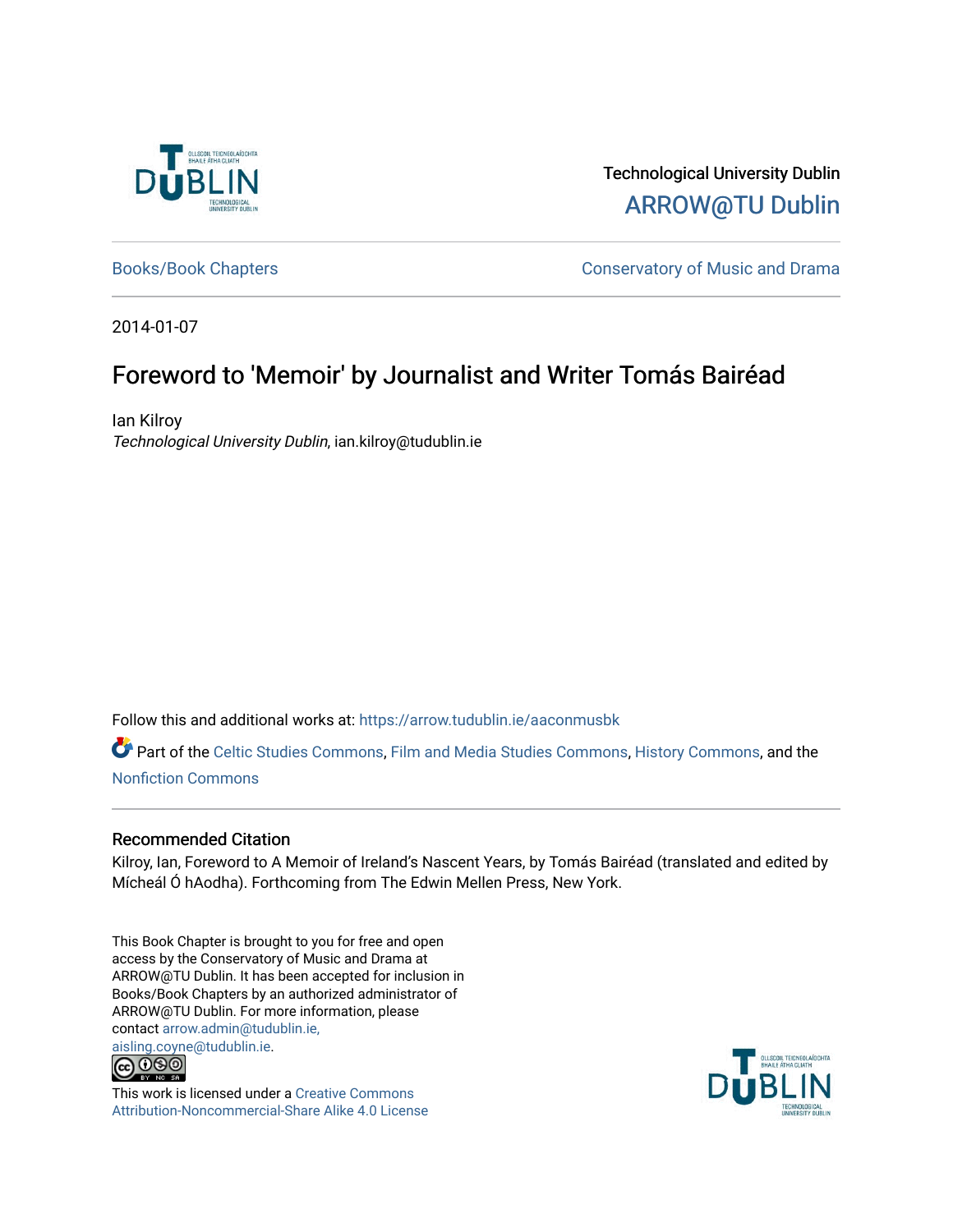## **Foreword to** *A Memoir of Ireland's Nascent Years***, by Tomás Bairéad (translated and edited by Mícheál Ó hAodha)**

## **Forthcoming from The Edwin Mellen Press, New York**

The human drama of history is brought to life for us by **Tomás** Bairéad in this remarkable memoir. The fear inherent in setting out at night as an Irish Volunteer to burn a police barracks; the inherent dangers of covering the Irish Civil War as a journalist; the guilt that accompanies the cruel actions of a revolutionary solider -- all this is rendered immediate and real by the gifted pen of Tomás Bairéad. But one would expect no less from such a distinguished writer of fiction, as well as of journalism.

However, this autobiography also honours the more personal and local pleasures of Irish rural life, as lived in Co Galway at the start of the last century. Far from the public stage of history, from the violent events that shaped modern Ireland, we get a glimpse of a country where people had little and were resourceful by necessity. We learn of a time when ash trees were cut to make hurleys, of how the youth stitched their own footballs for their sport, we learn of the games and amusements that were prevalent in a time where fun was home-spun and married women would never venture out without a shawl.

Bairéad's autobiography, therefore, is of interest to the historian, as well as to anyone interested in the life and customs of rural Ireland in this bygone time.

As for the student of Irish journalism, Bairéad offers invaluable insights into the early years of the craft in the fledgling Irish republic. His accounts of the difficulties faced by the republican press during the War of Independence are of particular interest. What a time to learn your craft, and under what trying conditions, as presses were often broken up by the colonial police force with no warning. This was a time when newspaper editors were wanted men, when many were even on the run. Bairéad's depiction of his time working for the Sinn Féin-owned Galway Express is full of rich detail and important factual information that fleshes out our knowledge of Irish journalism during this fraught period. His descriptions of later writing copy for the Irish Independent to the sound of machine gun fire during the Irish Civil War are full of the detail and colour that mark out the best memoir writing. For anyone